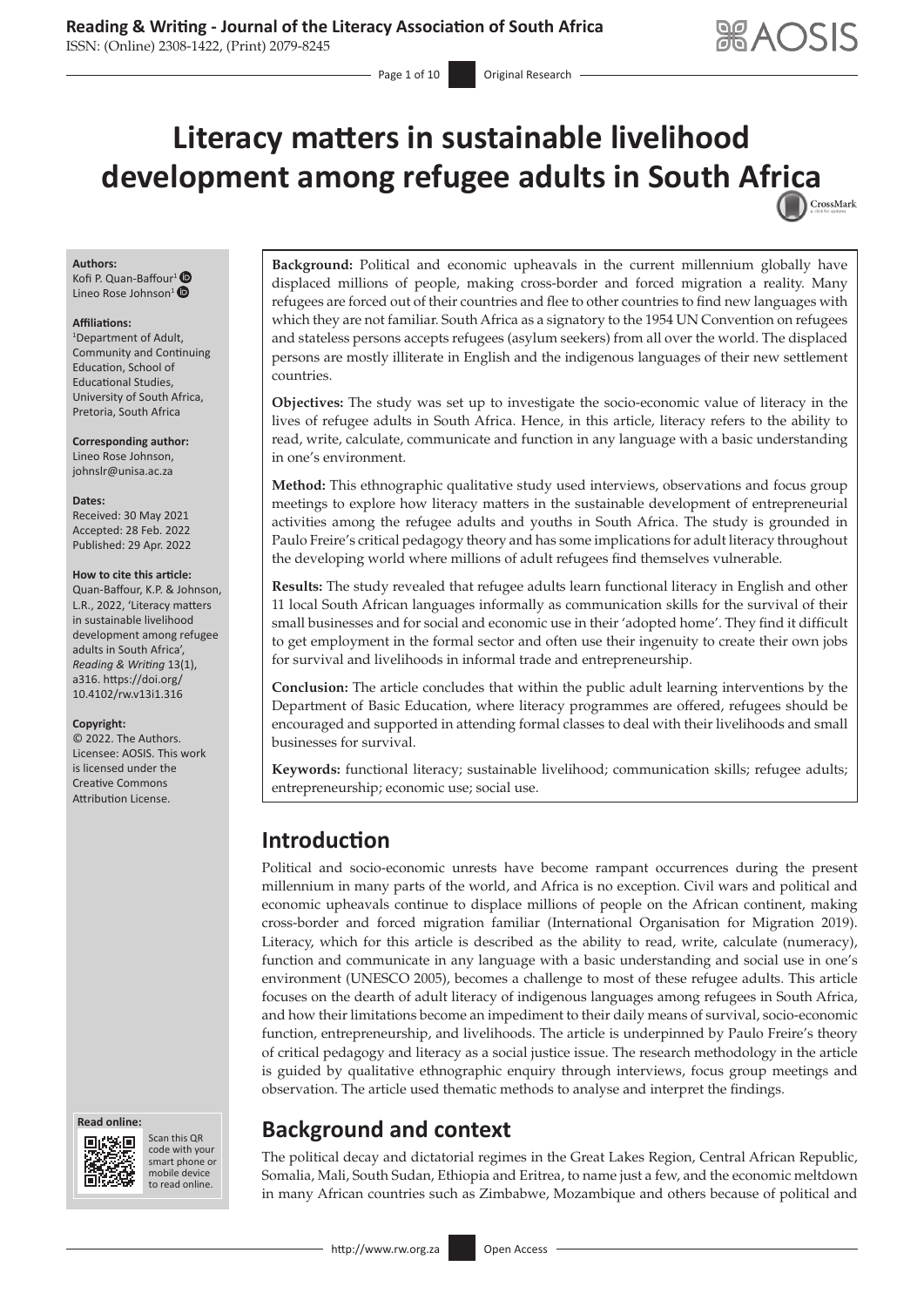poor governance are cases in point. Many adults and youths forced out of their countries arrive in other countries where none of the local languages is known. Apart from the colonial languages (English, French, Portuguese and Spanish) which have become the de facto official languages or lingua francas*,* every African country has several indigenous and ethnic languages (Quattrini 2019).

The refugees or victims of political, religious and economic unrest migrate to countries they regard as safe havens and their adopted homes. These host countries often do not share the lingua francas or local languages that refugees<sup>1</sup> used in their home contexts; therefore, forced migration results in refugees being unable to communicate upon arrival. Following the definition of literacy used previously, refugees are thus illiterate in their countries of refuge. It is possible that most of the refugees leave their home countries with certain qualifications, economic independence and means of survival for their families but as a result of the struggle to reach their countries of refuge, sometimes their ability to make their livelihoods are lost on the way, leaving them destitute and their means of survival reduced to nothing. Their loss can also include their means of communication; as a result, they start to learn foreign languages spoken in their countries of refuge.

Illiteracy, the inability to read and write, is one of the most complex constructs nested within the four levels of the brain, the person, the learning environment, and the cultural context (Thomas, Knowland & Rogers 2020:2). According to Johnson (2016), the impact of adult illiteracy and inability to adapt to cultural and learning environments remains a challenge with governments in formulating and implementing favourable policies. 'The most crucial means in pulling a country out of poverty, and its underdeveloped status is to eradicate illiteracy continuously' (Yeoh & Chu 2012:11). They further affirm that in addition to basic literacy, a pool of productive, trained and skilled human power will also bring social changes to a nation and help to realise the objectives of national policy and development planned by the government. The contemporary literature is pregnant with information on the value of literacy in today's world. To argue that *literacy* – the ability to read and write, and use numbers – plays an essential role in people's socio-economic and political lives in the contemporary world is not an exaggeration.

People with good literacy skills enjoy a higher standard of living, have better opportunities for finding jobs, and continue learning new skills to help them in the workplace. A society's economic prosperity and literacy significantly influence each other as they grow together (Yeoh & Chu 2012). The role of literacy in rural communities in Africa cannot be overemphasised. In the developing world, literacy is an essential instrument for political, social and economic stability within and among nations. Literacy is the foundation for lifelong learning and a kind of transformative development for improving individuals' and communities' quality of life (Quan-Baffour & Romm 2015:459). Literacy never ends; it

1.In this article, refugees include asylum seekers, immigrants and migrants from different countries living in South Africa.

enables individuals to acquire necessary skills, knowledge and values for a better life. It increases productivity and thereby enhances economic development. Indeed, literacy is an indispensable tool for effective participation in today's world of the knowledge economy. As a phenomenon that covers more than necessary reading, writing, and calculating skills, literacy is useful for the individual, family, community, entrepreneurship, economy, and other sectors of the nation. Torres (2010:110) suggests that literacy can and does involve learning and education for a combination of personal satisfaction, healthier family life, more productive livelihoods, services, knowledge of rights and how to insist on them. Literacy enhances livelihoods by assisting small-scale entrepreneurs in accessing credit to establish and manage their businesses. It also empowers community members, particularly parents, with the skills to support the education of children. It enables citizens to have a deeper understanding of local and national affairs at the community level to fully participate in civic or social affairs for development (Johnson 2016; Torres 2009:11).

Norton and Campbell (2010:3) posit that literacy must not be seen only as a set of cognitive skills and should also be recognised as a tool for sociocultural practices associated with reading and writing. The value of literacy covers everyday activities and networks and its traditional role in schools, workplaces, and civic institutions. Literacy is embedded in all human endeavours in today's world, which is why Rogers (2010:66) contends that vocational skills training and literacy learning should be integrated instead of keeping them apart. Thus, in the vocational context, literacy can be integrated into skills training. Using the craft or trade's embedded literacy or trade as the teaching-learning materials, one learns covertly and overtly (Rogers 2010:66).

The role of literacy in health among rural women and their families is enormous. When a woman acquires literacy skills, the benefit spills over to the family and even neighbours. Literacy among parents, particularly women, can reduce malnutrition and infant mortality. A child of a mother with a basic education has a 25% higher chance of survival than one with an illiterate mother (McKay 2000:62). Thus, the mortality rates for children of mothers with no education are twice as high as those for children of mothers with literacy skills. There is a direct link between a woman's education and the welfare of her children. Literacy is critical because it improves healthcare, hygiene, nutrition, family planning, agricultural and other social issues (McKay 2000:57). Literacy forms the basis for lifelong learning, that is, learning throughout life (Torres 2009, 2010).

As signatories to the 1954 UN Convention on refugees, the relatively peaceful countries on the continent, including South Africa, accept refugees from the mainland and even beyond. Most of the refugees in South Africa come from English and non-English-speaking countries. These include countries from the Far and Middle East with Hindi, Arabic and other foreign languages. Those from mostly French-speaking, Spanish-speaking and Portuguese-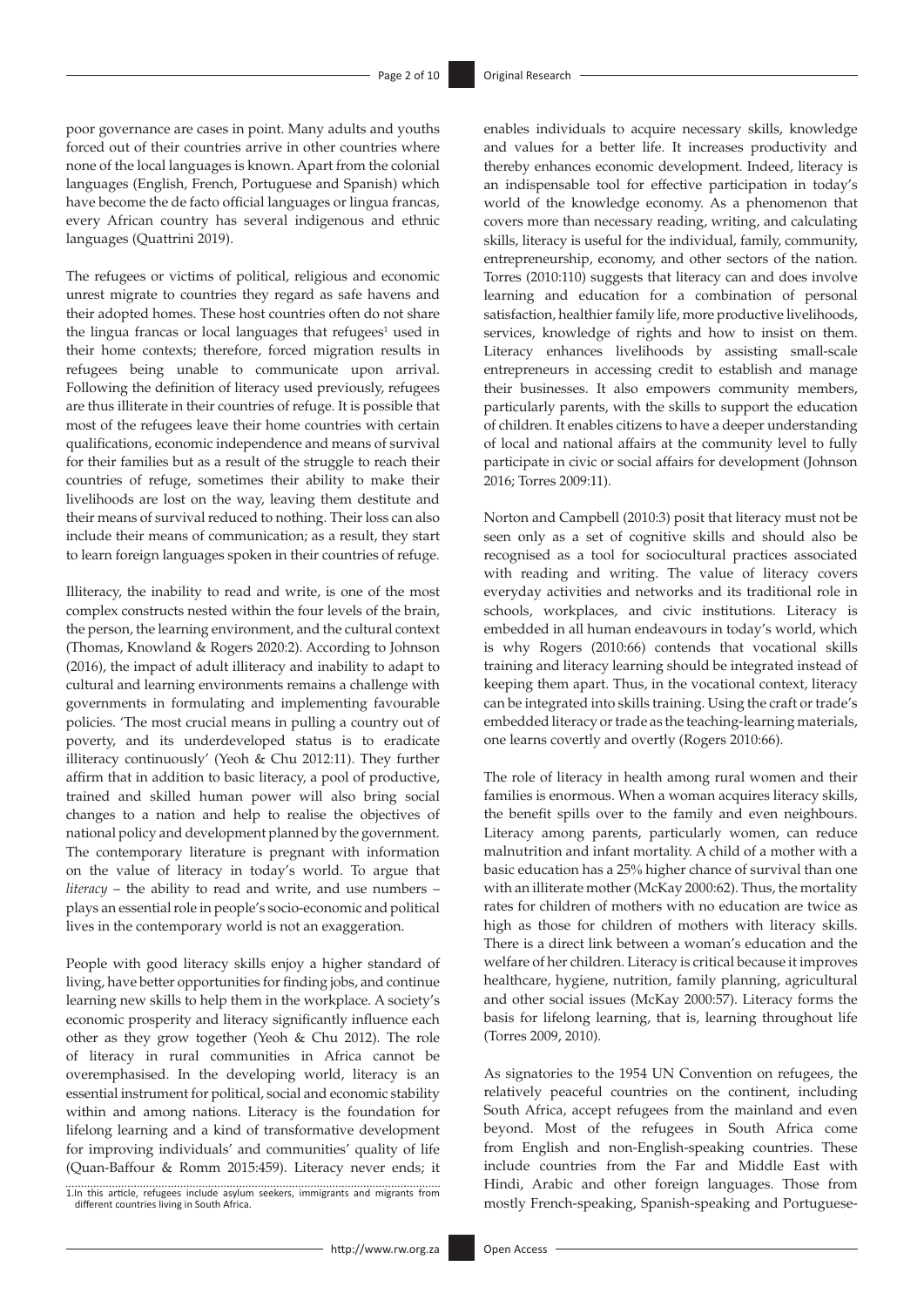speaking African countries are illiterate in English and Afrikaans and South Africa's 11 official indigenous languages. Heugh (2007:4) asserts that the government has thus far failed to take serious cognisance of the relationship between language and literacy on the one hand and social and economic development on the other, for some sectors of society, including refugees in South Africa.

In the context of this article, literacy is seen not only as technical skills required for specific jobs but as a condition for a new cultural identity for survival in a new socio-economic and political environment. Literacy is thus socially situated because it eases communication in the refugee's pristine environment. That includes buying, selling, marketing of products, and other livelihood activities by new people uprooted by war and economic upheavals. Refugees require functional literacy in the dominant languages of their new homeland to survive. UNESCO (2005:22) describes functional literacy as activities in which literacy is required for effective functioning for the individual, group and community to continue reading, writing, and calculating their own and community's development. Percy and Homan (2015:425) affirm that literacy's contextual nature goes beyond using reading and writing in the performance of everyday tasks to include reading for personal purposes, such as developing one's knowledge and potential. Rogers, Patkar and Saraswathi (2004), Street (2014) and Johnson (2016) allude to functional literacy as the process and content of learning to read, write and function relating to the preparation for work and vocational training as well as a means of increasing the productivity of the individual. This is as suggested by Kajee (2011) that some literacy interventions can include addressing those who escape war-torn countries, to provide a better life for their families, to access better education, for employment and healthcare opportunities, and to engage in business.

As used in this article, literacy focuses on challenges that refugees in South Africa who scramble for livelihoods in foreign languages spoken in various provinces of the country face daily. The general lack of employment opportunities in the country and the language barrier exacerbate employment in the formal sector. Even where they use their ingenuity to create their own jobs for survival, the refugees still need literacy skills to manage such small businesses successfully. While there are various studies in adult literacy in South Africa, very few studies have focused particularly on the plight of refugee adults and their literacy challenges. This study therefore contributes to filling the existing gap in research on literacy for refugees in South Africa.

## **Objective of the study**

This qualitative study's main objective was to explore the value of literacy in various South African languages in order to promote the sustainable development of entrepreneurial activities among refugee adults in South Africa. Based on the introductory background, this article advocates for better livelihoods for refugees in South Africa through literacy either formally or informally.

#### **Research questions**

The following research questions were used in addressing the problem being studied:

- 1. How does the knowledge and usage of South African languages facilitate entrepreneurial activities among refugee adults in South Africa?
- 2. How can refugees benefit from learning local languages in their daily interactions and communication with both the local people and their fellow refugees in South Africa?
- 3. What interventions can the South African Departments of Basic Education, and Small Business Enterprise, in partnership with other stakeholders, create in addressing refugees' financial initiatives and literacy challenges?

## **Theoretical framework**

This study is grounded in the critical pedagogy theory, of which Paulo Freire is the chief proponent. Through his theory of critical pedagogy, Paulo Freire has made an enormous contribution to educational transformation in our time because the struggle for the socio-economic and political emancipation of the oppressed still draws from his insights and experiences in Brazil where he started his work with illiterate, economic and politically marginalised oppressed communities. The ideas and thoughts he expressed in his book, *The Pedagogy of the Oppressed,* are needed today as much as when they were first articulated and published in the 1970s (Quan-Baffour 2012). While there are other critical pedagogy theorists such as Ivan Illich, John Holt, Ira Shor, John Taylor Gatto, Matt Hern and Peter McLaren, Paulo Freire's theory stood out as the most relevant to the study and was hence selected for this article for his action-reflection praxis or approach to literacy issues. Unlike some proponents such as Illich on de-schooling society (1971), the underlying principle of Freire's critical pedagogy is to use education as a process and method of setting people free from political, social and economic dilemmas and inadequacies. Therefore, critical pedagogy calls for reflection and action upon the world to transform it (Freire 1974).

Critical pedagogy is based on the premise that men and women are essentially unfree and inhabit a world rife with contradictions and asymmetries of power and privilege (Dunkerly 2011; McLaren 2009:61; Vassallo 2012:2). Thus, education may either contribute to conformity and perpetuate existing political, economic and cultural order or reject it. Therefore, the theory emphasises the objective and unbiased reflection on existing knowledge and practice (Glass 2010). According to Freire (2000:92), individuals are unfinished, uncompleted beings in and with a likewise incomplete reality. From the grassroots literacy, numeracy and skills learning to highly advanced formalised programmes, education should liberate adult men and women from ignorance, poverty and helplessness. From the above perspective, it is assumed that every human being, no matter how ignorant or submerged in the culture of silence is capable of learning or has the right to learn (Freire 1974).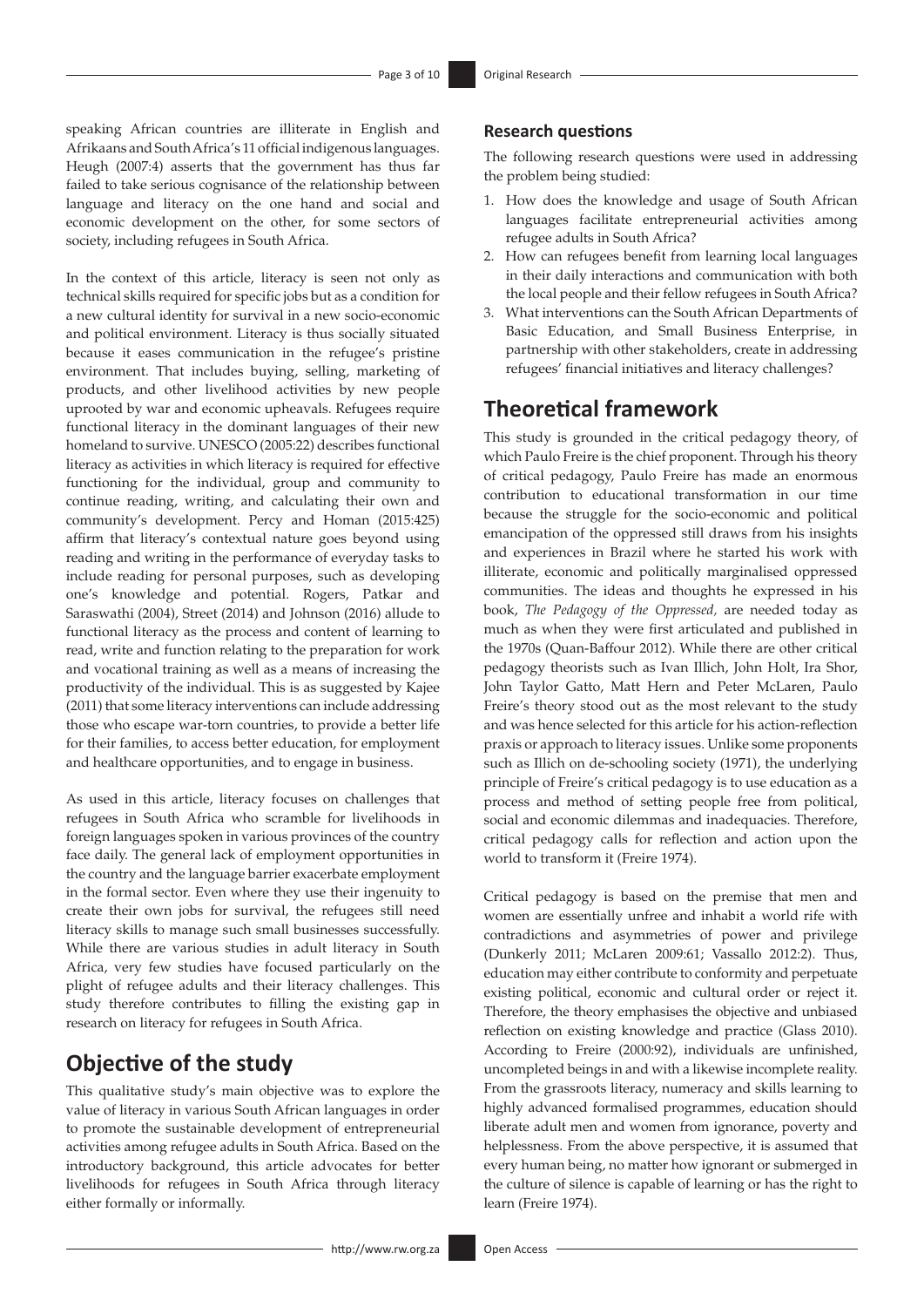The theory indicates that education should equip individual adults with essential skills and knowledge to navigate adequately well in their environments with confidence. Critical pedagogy, therefore, has a significant influence on the socio-economically and politically oppressed people. That includes refugees, that is, people uprooted from their own countries by natural and human-made disasters who lack communication (language) skills for their places of refuge. They were dispossessed of their humanity because of their vulnerable circumstances as unemployed, marginalised, dispossessed, poor and destitute men and women in society.

Lately, in various countries, particularly in South Africa, the vulnerability of refugees is exacerbated by xenophobia, defined as the fear of or hatred for foreigners or strangers, as embodied in discriminatory attitudes and behaviour, and often culminating in violence, abuses of all types, and exhibitions of hatred (Mogekwu 2005). The theory conscientises and motivates them to seek immediate practical solutions to transform their circumstances through basic education such as literacy and numeracy. Giroux (2010) submits that critical pedagogy allows people to read, write and learn from themselves, engaging in a culture of questioning that demands far more competence than rote learning and application of acquired skills. The theory advocates for adult learners to relate learning to their lived experiences and thereby write themselves in the concrete conditions of their daily lives.

The theory also has some important implications for literacy and adult education (teaching and learning) throughout the developing world where millions of adult refugees find themselves vulnerable. As acknowledged by Quan-Baffour (2012), the educational ideas of Freire have entered scholarly discourse from the most cosmopolitan centres to the most remote corners of the earth. The growing income gap between the rich and the poor in our midst today and the lack of education (knowledge and skills) among the economically active adults could be some of the consequences of lack of and inequality in access to education (Quan-Baffour 2012). The situation demands a critical reflection on education that can equip refugee adults with knowledge and skills to ensure their livelihood and improve their circumstances.

In everyday life, humans engage in literacy to get things done, rather than develop literacy skills per se (Macharia & Lind 2010). The rural women who roast corn or sell fruits by the roadside and taxi ranks or sell indigenous crafts to tourists in the sub-Saharan African towns and cities covertly and overtly employ and practise some form of literacy skills in all their business transactions and communication with their clients. In the world where human rights are often abused or encroached on, civic literacy can make people insist on or fight for their rights and understand their responsibilities as citizens and how the various arms of government function. Literacy thus helps individuals fight for their rights, defend and liberate themselves from all forms of intimidation, abuses, and servitude.

## **Research methodology**

This article results from an ethnographic study undertaken to determine how literacy matters to the lives of refugee adults in South Africa. The research was ethnographic because it related to the lives and activities of a group of people – refugee adults. Creswell (2014:14) defines ethnography as an inquiry where patterns of behaviour, language and actions of entire cultural groups in natural settings are observed and interviewed to express their issues. The study was positioned in the constructivist paradigm. Thus, it utilises various qualitative research methods in the form of interviews, focus group discussions and observations where the value of literacy among refugees in South Africa was explored. The integrative research approach can facilitate the construction of robust strategies provided the problem situation lets one decide the methodology (Niaz 2008). For this reason, the two researchers used multiple qualitative methods and approaches to data collection, which were likely to result in complementary strengths and non-overlapping weaknesses (Johnson & Onwuegbuzie 2004).

The researchers used face-to-face interviews, focus group discussions and observations. As an ethnographic study the interviews, focus group discussions and observations were extended to a period of 5 months with the respondents to explore how *literacy matters* in the sustainable development of entrepreneurial activities among refugees in South Africa. Sometimes interviews and meetings had to be rescheduled when participants were too busy during the week. In some instances, interviews and focus group discussions were done after hours when participants were at their homes and on weekends for those who took days off, particularly on Sundays after their church services. Each interview session took about 30–40 min to complete, considering that these were very busy people trying to make ends meet. However, the focus group discussions faced several challenges, as many were cancelled due to the respondents' time constraints and the discordance in logistical arrangements. It was also challenging to organise traders in the same businesses to come together for a single meeting for practical and logistical reasons.

The data collection methods were supplemented with field notes that the researchers compiled for their several interactions and discussions with the respondents in their business spaces and selling stalls, meeting them over lunch or short breaks, in-between their busy days. The researchers integrated into the empirical research qualitative research methods where participants were interviewed and observed to get in-depth views on the role of literacy in their sustainable business enterprises. The advantages of ethnographic studies include staying and interacting with respondents in their settings where one gets to know them better and build trust between the researchers and the respondents. Once the respondents grow to trust the researchers or get tired of any pretence, they can share their genuine experiences.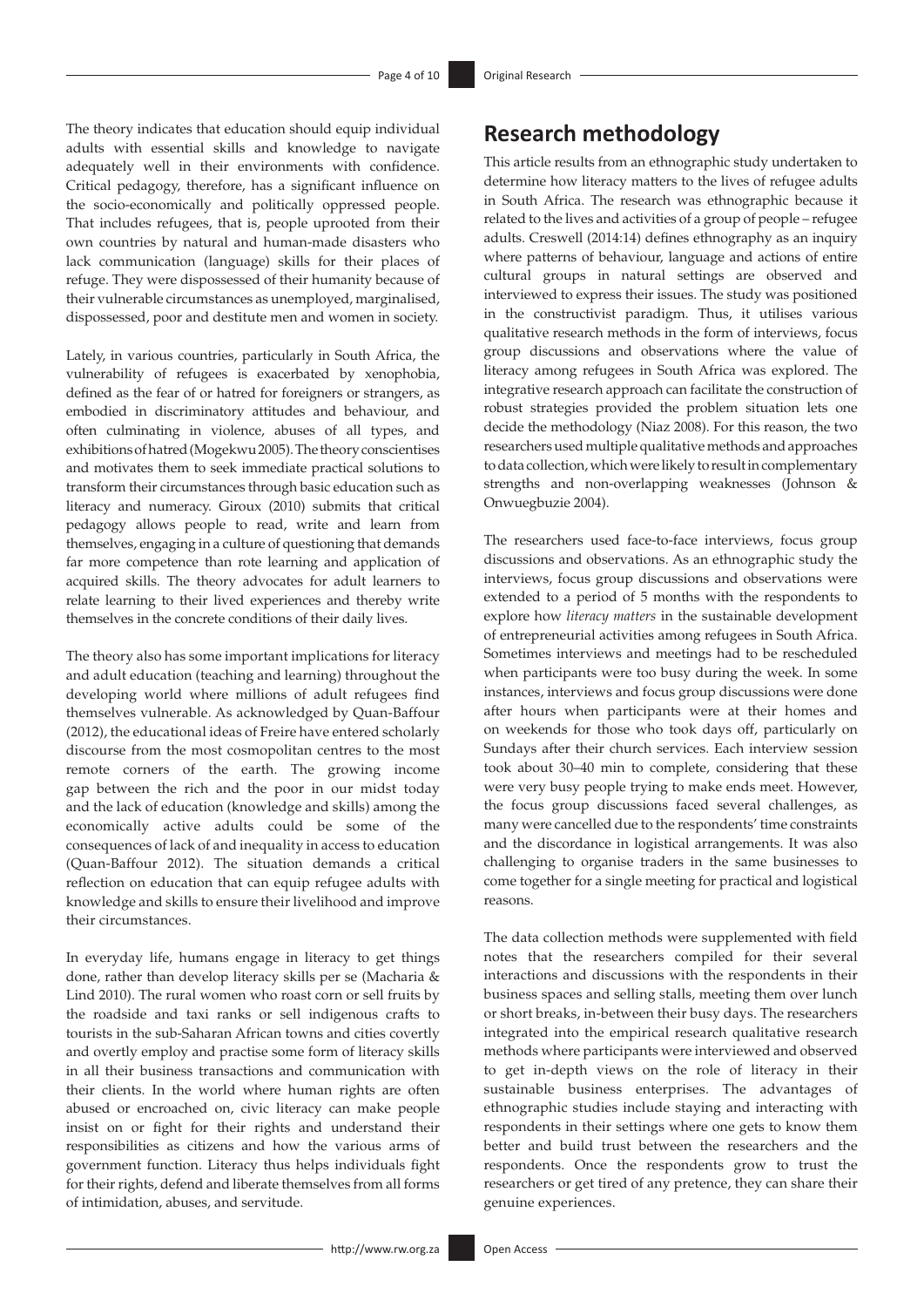#### **Population and sampling strategy**

The question of sampling arises directly from defining the population on which the study will focus (Cohen, Manion & Morrison 2010:100). The refugee adults in South Africa constituted the entire population for this investigation. As Kajee (2011:434) observed, accurate statistics surrounding legal and non-legal immigrants in the country are difficult to establish, but what is clear is that they are a minority, yet are equally deserving of attention in literacies and the education system.

Due to time and financial constraints, the study focused on refugee adults subsets in four cities in the nine provinces, namely Pretoria in Gauteng, Mafikeng in North West, Kimberley in the Northern Cape and Welkom in the Free State. Purposive and snowball or network approach sampling methods were used to ensure reaching the information-rich 100 respondents in their setting and meeting the criteria of issues in the study. The purposive sampling technique was used in selecting 100 participants engaged in livelihood activities in the form of small-scale businesses such as hair and beauty salons, dressmaking, shoemaking or repairs, tuckshops or spaza shops, fruit and vegetable shops, internet cafés and African foodstuff and restaurants. Another determining factor arose from the size of the provinces and hence of the cities. While some of the locals speak English or Afrikaans, there are dominant languages spoken in each province and region. Refugees are therefore obliged to conform linguistically to their context and 'do as the Romans do' by speaking the commonly spoken language.

The 100 participants were refugee adults involved in various entrepreneurial activities mostly located in the city centres, townships and informal settlements<sup>2</sup> of the selected cities and provinces, as mentioned above. After meeting one participant, the researchers requested to be linked to another entrepreneur who is a refugee. They were then able to secure appointments with the next participant through transect walks, and mobile phones, after which arrangements to meet the respondents in their respective business spaces were finalised within the 5-month timeframe. Both male and female refugees participated in the study because they met the criteria for inclusion as refugee business owners. There were 52 female participants, translating to 52%, and 48% male participants. The participants in the study were between 18 and 40 years of age.

### **Data analysis**

De Vos et al. (2011:309) affirm that the data collection methods in qualitative studies were analysed systematically to provide insights into the behaviour displayed and the meanings and interpretations that participants give to their lifeworlds, through an interpretive analysis. The researchers used the interpretive approach to analyse the data where they

arranged the data by coding, clustering and comparing the narratives and conversations from the participants as suggested by Roberts, Dowell and Nie (2019).

The themes that were formulated in the subsequent section were drawn from the data that reflected social justice issues and marginalisation and discrimination of refugees as they try to become self-reliant in meeting their economic and financial needs. The themes illustrate some of their daily experiences and encounters with the clients of their small businesses. The thematic analysis using iterative processes therefore facilitated the formulation of themes, which stemmed from the questions using the interview questions as stated below. Some direct verbatim accounts from the participants were used in formulating themes and accordingly formed the sub-headings used in the results and discussion section:

- What they do for a living and the motivation for it.
- When, how and why they started their business and their relationship with their clients.
- The use of various languages in conducting business.
- Challenges encountered working and how they cope with language limitations.
- How the knowledge of language contributes to their business success or failure.

### **Trustworthiness and validity of results**

Trustworthiness refers to the level of dependability or reliability of the data gathering instruments, the process carried out in data collection, the quality of the data and their validity (Quan-Baffour & Romm 2015:28). The issue of trustworthiness is important in qualitative research in ensuring the dependability and reliability of the instruments. The process also included the field notes that were jotted down by the researchers as they took transect walks around stalls and different business spaces. The observations were also used to triangulate the information the participants provided through interviews and focus group meetings. In order to triangulate the data during the interviews and focus group discussions, the researchers used digital recorders. The recordings were later transcribed by the researchers during the data analysis and report writings. The use of recorders was useful particularly in verifying facts from interview guides and the field notes.

Besides, the researchers requested respondents to repeat or clarify any information or response that was not clear. That was to ensure that the correct information was recorded. The researchers also compared the various respondents' data to see where they differed or corroborated to enhance the findings' credibility.

#### **Ethical considerations**

An ethical application was submitted to the institution as a policy imperative, which issued an ethics approval and a certificate to conduct the study, hence this article. Before the discussion started, the researchers introduced themselves to the participants to break the ice at each site. To adhere to

<sup>2.</sup>In the South African context, city centre refers to the areas where economic.<br>activities and markets are found. Townships are residential areas where economic<br>complexes are located for business and industrial purposes; i are extensions of townships inhabited by shack-dwellers, sometimes with limited essential services, and highly congested.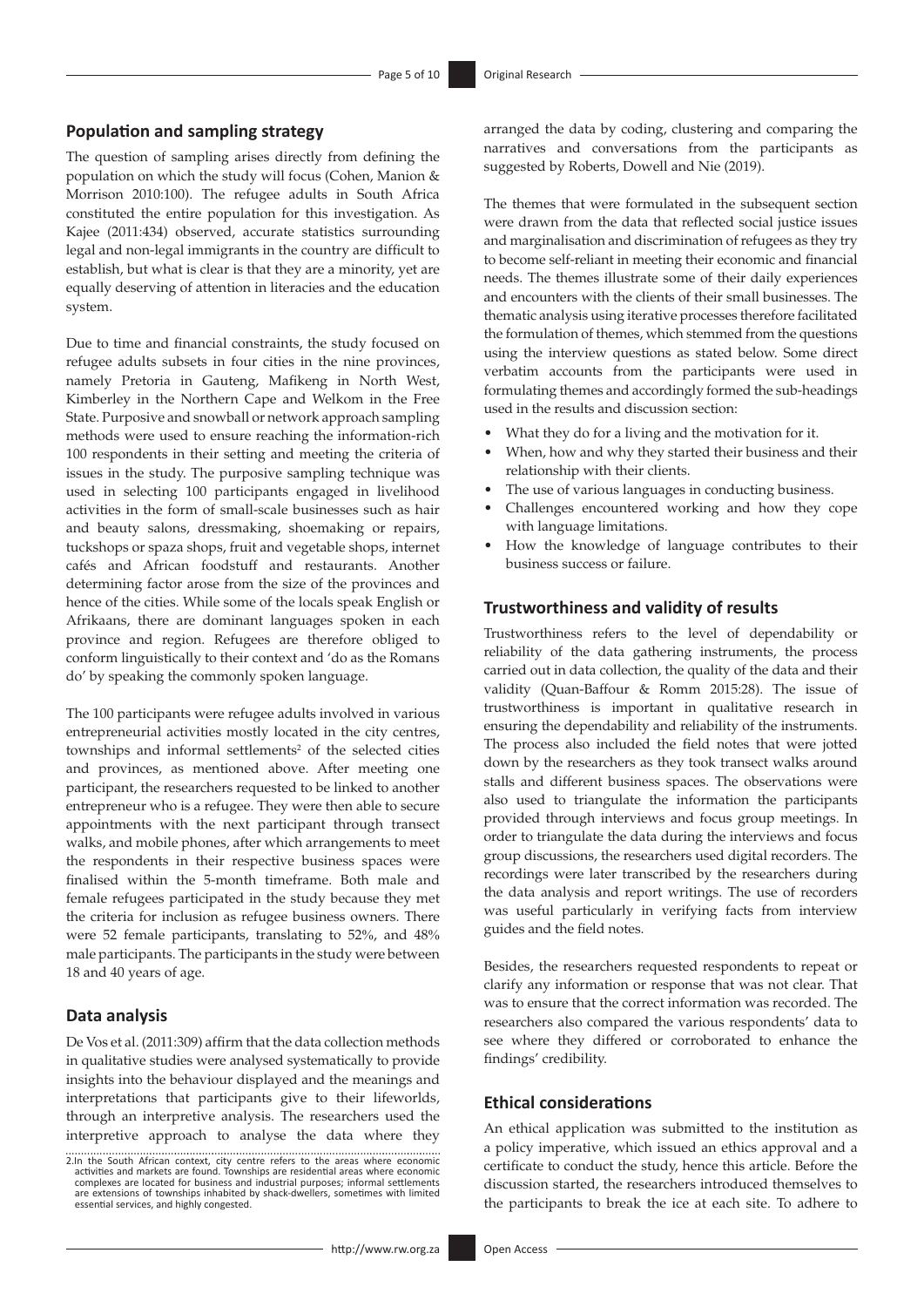ethical principles, they informed the interview participants of the purpose and showed each of them that their participation was voluntary. The interviews were conducted in English as most of the participants had basic communication skills in English. In the few cases where participants were unable to express themselves well, the researchers engaged voluntary interpreters who knew the language of the participant.

To allay any possible fears among the participants, the researchers did not ask for their names or any form of identification. The participants were assured that the information provided would be used only for the study and would not be divulged to any individual or organisation. That was to guarantee them that their legal or illegal residence status remained confidential. The researchers also told the participants that they were under no obligation or coercion to participate in the study and could opt out at any stage when they wanted to do so. None of the identified participants withdrew from the study for fear of any unethical issues. Throughout the study, the researchers exercised flexibility and respect for the respondents' time constraints whenever they arose; hence none of the participants complained of the researchers' intrusion in their businesses and privacy.

### **Results and discussion**

The study was set up to investigate the socio-economic value of literacy in the lives of refugee adults in South Africa. The study was a qualitative research study in which face-to-face interviews, observations, and focus group discussions were conducted with 100 participants deemed information rich. The study results revealed that refugee adults engaged in small businesses must learn functional literacy in English and other vernacular languages informally and formally to develop communication skills for the sustainable development of their small businesses in their adopted home. Similar sentiments are shared in a literacy compilation of studies by UNESCO (2014), emphasising the importance of literacy and education for sustainable development.

The refugee adults in South Africa engage in various selfemployment entrepreneurial activities for their livelihoods. When asked about the kind of work they do for a living, the respondents mentioned many entrepreneurial activities. The answers indicated the following breakdown of business ventures:

- Forty-five  $(N = 45)$  own or work in hair salons and other beauty management (45%).
- Twenty-five  $(N = 25)$  work in sewing and repairing shoes  $(25%)$ .
- Fifteen  $(N = 15)$  were seamstresses, either sewing or patching or mending dresses (15%).
- Ten  $(N = 10)$  own or operate small restaurants for indigenous dishes (10%).
- Five  $(N = 5)$  run retail shops (spazas) and internet cafés  $(5%)$ .

### **'One must be a hustler in this foreign land!'**

Asked why most of them were in a specific trade, the responses portrayed previous knowledge of various business ventures usually acquired in their countries of birth and origin. The merchandises were portrayals of what they did in their countries and based on the community needs identified in their locations before starting their businesses. Other responses to the types of businesses indicated that they were based on affordability in establishing such enterprises.

The above information indicates that most refugees in South Africa rely on their ingenuity to initiate entrepreneurial activities to make a living. In their responses, the participants corroborated that job opportunities were scarce and the few were reserved for South African nationals. Thus, to survive in their place of refuge, they must create their own jobs and generally engage in informal trading. As stated by Ramjathan-Keogh (2017), although the laws and policies on migrants, asylum seekers and refugees provide for opportunities that the country offers, in practice these foreigners still face barriers, such as the limitation on the right to work and lack of access to educational opportunities and language barriers hindering their ability to communicate effectively, among others.

Some of the businesses run by these refugees were legally registered with provincial authorities and the South African Revenue Services (i.e. they met income tax obligations). Some respondents revealed that the locals rented their business premises to them due to lack of capital to operate and for rental purposes. The response from an interview with a female hairdresser from the Great Lakes Region and the four focus group discussions in the four provinces epitomise all the participants' feeling. She had this to say (reproduced verbatim):

'Jobs are scarce here. The few that exist are for the locals. Therefore, for refugees to survive, one has no choice but to think out what work to start and fortunately, some of us have some economic and entrepreneurial skills.'

Accordingly, the quest for survival motivates refugees in South Africa to engage in self-employment activities such as smallscale business enterprises. By creating their jobs, they ease the host country's burden because the government does not provide basic human needs such as shelter, food, clothing, children's education and entertainment for refugees. They are also excluded from monthly social grants, and hence they have to engage in small businesses for survival. Rather than the city authorities intimidating and harassing refugees engaged in businesses, as mentioned by some of the participants, the researchers were of the view that the Department of Small Business Enterprises should acknowledge and recognise the economic role played by these informal and small business refugee-entrepreneurs who contribute to the country's economy by employing some locals and in some cases paying taxes. At the same time, their entrepreneurial activities lessen the burden of the government's social grants, as they become self-reliant and provide for their families.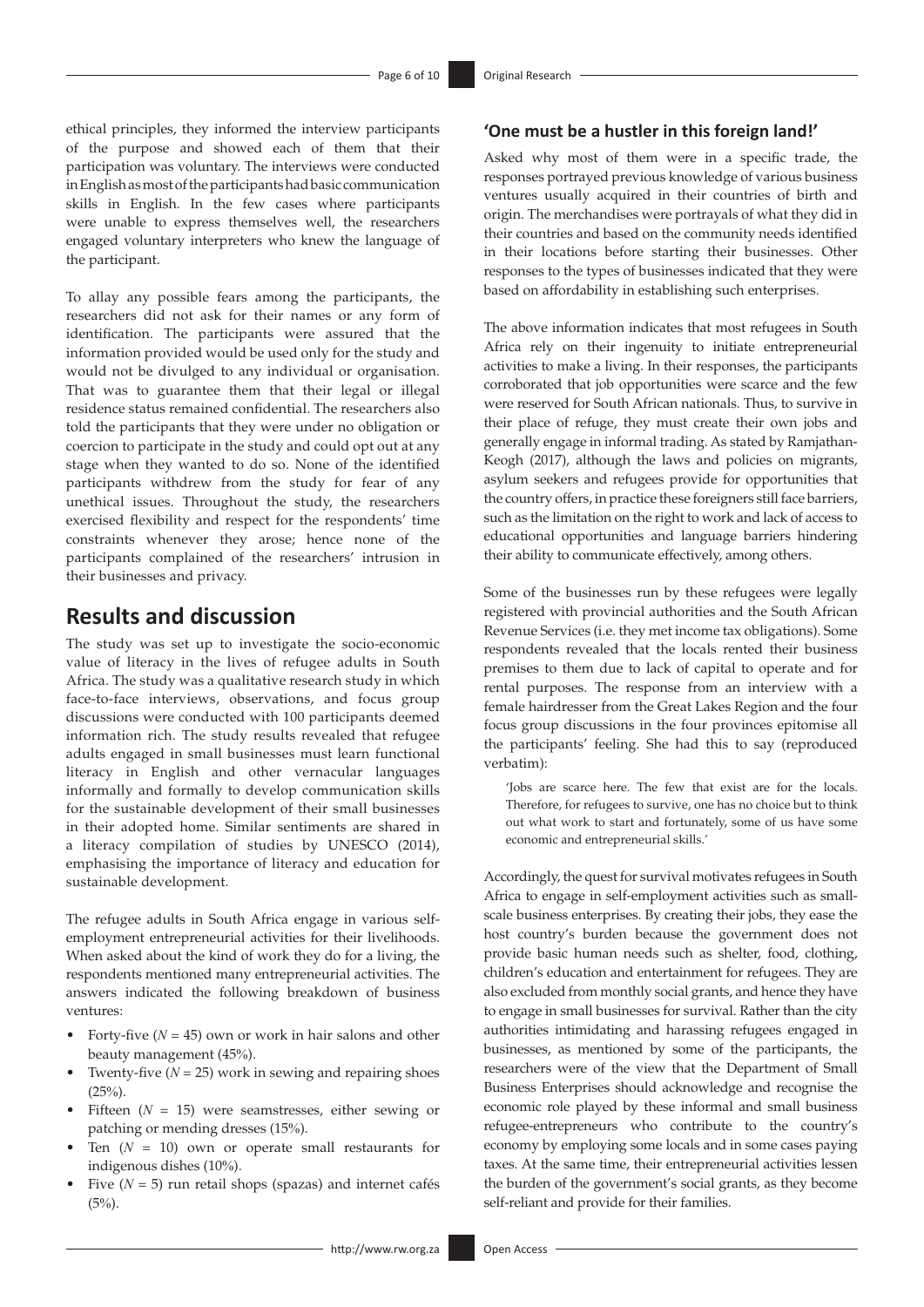Lanciotti (2019) states that in Uganda and Ethiopia, the refugees in entrepreneurial activities contribute to these countries' economies and should be recognised for employing locals and paying taxes. It is a view in this article that although functional adult literacy (FAL) is crucial for refugees to be able to realise their rights to education, development and meaningful participation, including their self-reliance, this is often neglected and they received no support from governments and other agencies. This implies that the plight of refugees in their quest for better livelihoods and economic independence is far from over.

### **Oral proficiency challenge and foreign accent 'bias'**

Of those interviewed in the four provinces, 45 respondents were literate and could communicate in English. In navigating their way into their businesses, they concurred that speaking English alone was never enough. They still had to learn local languages spoken in their areas and provinces, as their competitors spoke vernacular. However, the 35 respondents from Pretoria, Gauteng, alluded that there were advantages in that most clients can communicate and understand English well. In the Northern Cape, those in Kimberley face literacy challenges as the province is inhabited by mostly people who speak Afrikaans and another vernacular, Setswana. Thus, as foreigners, they needed to learn a local language fast and informally and sometimes communicate fluently to disguise their original accents:

'One needs to learn and adapt fast*.* Locals here can be sometimes antagonistic if they hear one with a foreign accent. As refugees, we always strive to integrate with the locals to learn the local language faster and easier.' (Shoemaker and repairer, male, West Africa)

Respondents from the other two areas, Welkom, Free State, and Mafikeng, North West, reported more significant benefits in communicating in English and another local language. 'Clients relate well with owners who speak their language. It is good for business to relate with clients', a fruit and vegetable seller in Mafikeng said. The notion is confirmed by the Organisation for International Migration Report (2020), in the Global Compact for Migration's 23 objectives for safe, orderly and regular migration. Of the 23 objectives, the 16th objective is about empowering migrants and societies to realise full inclusion and social cohesion; the 19th and 20th objectives speak about creating conditions for migrants and diasporas to fully contribute to sustainable development in all countries, promoting faster, safer and cheaper transfer of remittances, and fostering financial inclusion of migrants. The three objectives address particularly the issues around forced migration and literacy, and are well aligned with Freire's critical pedagogy as argued in this article (IOM 2020:297).

#### **Social justice and cohesion: 'I do not discriminate'**

The participants were asked when their businesses started, how they were conducted and what communication issues they experience with their clients. Of the 100 participants interviewed,  $44\%$  ( $N = 44$ ) said their enterprises have been in existence for 6–8 years; 40% (*N* = 40) mentioned 4–5 years and 16% ( $N = 16$ ) said 2–3 years. Regarding their clients, the participants corroborated in their responses that their customers cut across the whole spectrum of society – locals and foreigners, and all races (Black, White, mixed race and Asian). The respondents also revealed to the researchers that each small business employs at least 2–5 individuals. However, some enterprises depend on the season. 'When business is doing well around Easter and Christmas seasons, my restaurant employs temporary workers to complement my permanent staff', a female restaurant owner in Pretoria claimed. The information above is laudable and significant because it indicates that these 50 small business operators have employed between 50 and 100 people made up of locals and fellow refugees for the past eight or more years. As one participant put it:

'I am an Ethiopian first and African second. I do not discriminate. I employ six people to work on a commission basis in my African restaurant and food shop. Two of them are locals, four from Eastern, Western and Central parts of the continent. We work as a big family. Engaging locals and foreigners in my business has its advantages as we learn each other's languages; we know each other's cuisine and exotic foods from other countries. Most importantly, here in Pretoria, we have learnt Sepedi fluently from our local workers and customers.'

The response above indicates that most refugees in South Africa are not too much dependent on the government's grants or handouts because they create jobs for themselves, fellow refugees and even local people (World Bank 2018). That means the perception that refugees and, for that matter, foreigners have taken jobs from the locals is not entirely true. Referring to Paulo Freire's advocacy and promotion of social justice and how critical education can perpetuate discrimination or support it, in this case the refugees see themselves as exercising and promoting social justice principles, without favouring one person over the other (i.e. discrimination, whether local or foreigner) (Freire 1974; Krevh 2017). This view is in stark contrast to that of the locals who were perceived as being hostile to refugees with different accents, as stated above: 'empower migrants and societies to realize full inclusion and social cohesion' (IOM 2020:297).

### **Multilingualism versus successful entrepreneurship or 'loss of income'**

People whose work provides services – repair of shoes, watches, seamstress, internet café, grocery shops (spaza) and others – interact with lots of people every day. The respondents were asked about the significant challenges facing them in interacting with clients; all (100%) mentioned language barriers. Eighty percent also added frequent harassment by metro police who often seize their goods and extort money from them. The police often accuse them of operating illegally, sometimes soliciting bribes from them, threatening to deport them to their countries of origin, and even disregarding the legal documents when they produce them. Such attitude from the police, as it echoed from the discussions, borders on xenophobia.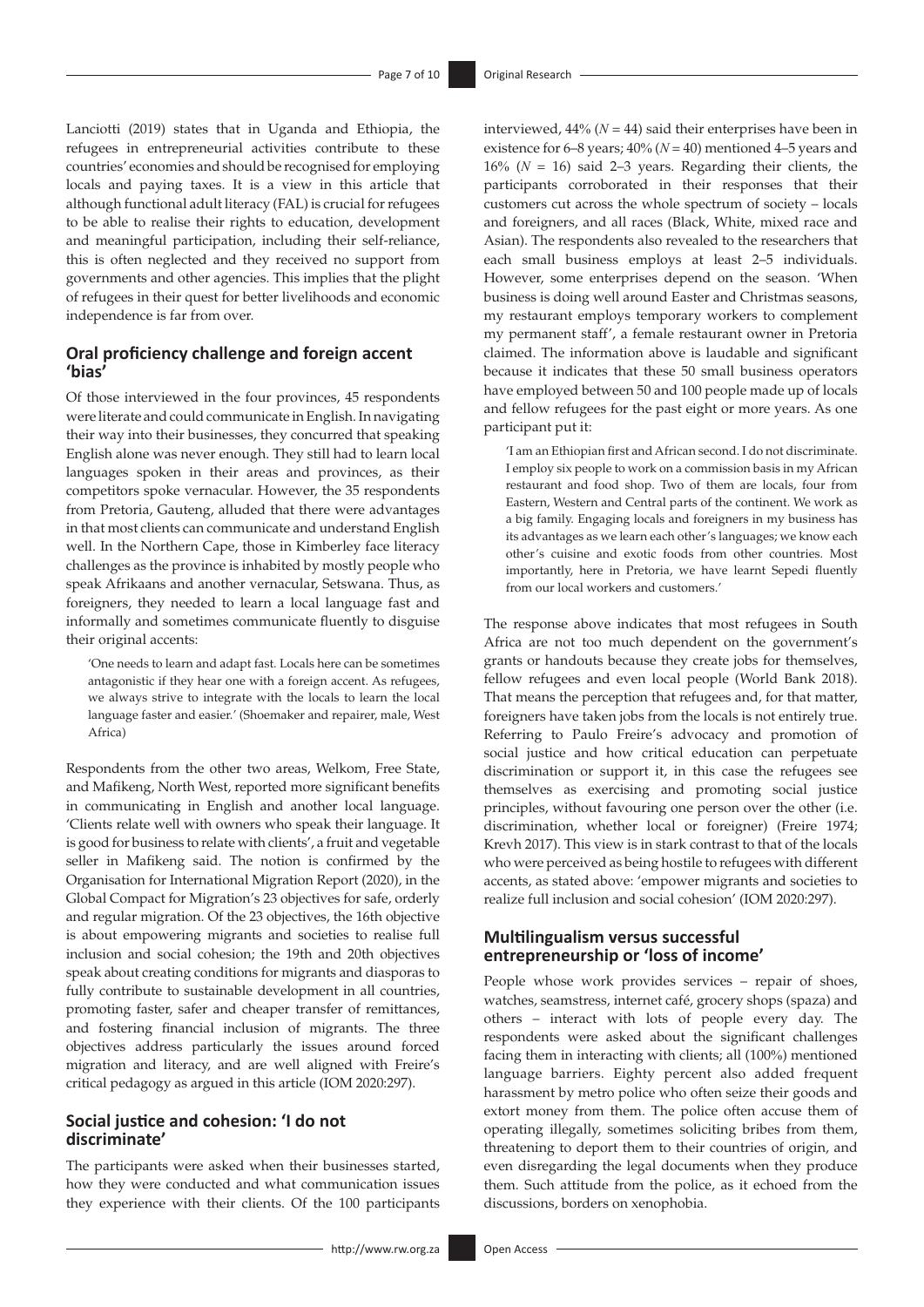Indeed, as adults with different culture and language backgrounds, it cannot be easy to interact fluently with clients in a country where all languages are official. Given the European incursion, English, French, Portuguese and Spanish have become the de facto official languages for many African countries. Some refugees come from Asia and speak Arabic, Hindi and other Far Eastern languages. These refugees are, therefore, illiterate when it comes to the local languages. When asked how they communicate and interact or engage in business transactions, they all said: 'it is not easy'. As two of the three respondents from the Democratic Republic of Congo, Bangladesh and Pakistan from the focus group discussions in Pretoria put it:

'We struggle to understand each other all the time. Our English is little, and some of our clients do not speak English. Seeing that literacy in the local languages can boost business we are learning it day by day, and we must learn fast lest we lose business and customers.'

#### One said:

'Although we sell good merchandise, sometimes we lose good money because customers are impatient when we cannot communicate clearly. They go to other shops and get services there, while we lose money. Language for business use is highly critical.'

It is clear from the information above that literacy matters in the lives of refugee adults engaged in business ventures, regarding how they cope with the different languages spoken by their local clients. Ninety percent of the participants said they rely on local colleagues who work with them and have picked up a few essential words for greeting and pricing their products and services.

### **Multiplicity of languages: 'Today is Zulu, Sotho, tomorrow Xhosa, Shangaan or Ndebele etc.'**

The remaining 10% of the respondents said they had acquired functional literacy in Sepedi, Setswana and Sesotho. These are refugees who operate in towns where those languages are dominant. The case might differ for refugees who work in metropolitan areas such as Pretoria in Gauteng because of different languages.

#### As affirmed by one seamstress:

'Today you hear Zulu, tomorrow Xhosa, Shangaan or Ndebele. And this makes it challenging to learn the language, as one must have functional communication in all of them. Since I live and work in Mamelodi, I am learning some Sepedi to interact with my clients. I am trying hard every day to speak the language.'

Literacy, especially understanding and speaking local languages, seems a significant challenge to most refugees in South Africa. The response above affirm that literacy in local South African languages poses a great challenge to refugee integration and the sustainability of their livelihoods. As the responses above indicate, there are too many local languages in the country which makes it difficult for refugees to acquire them. Since one cannot learn all the languages the refugees

should learn the predominant language of the region in which they reside. In this way they can overcome some of the biases and can attract and retain more clients to their small enterprises.

Despite the above, in all four provinces, the researchers came across some refugees who were fluent in some local languages, such as Sesotho, Setswana, Sepedi and Zulu. These were refugees who have lived in communities and operated their businesses there for a long time or have local spouses and workers who teach them their languages, by speaking with them regularly.

### **Demand of refugees for functional and financial literacy training**

The responses also indicate that one cannot do business effectively without being literate in two or more local languages. When asked whether the respondents were interested in attending literacy classes, they all responded in the affirmative with some reservations. They added that time to leave work to participate in formal classes is itself a challenge. Even if literacy classes can be organised for refugees, it was clear that very few would be able to attend. The respondents pointed out that as self-employed individuals, they are always at work to ensure that they do not miss customers and find it challenging to participate in adult literacy classes. That, therefore, leaves a limited window of opportunities to develop skills related to the effective use of functional literacy for business communication purposes. An article by Jenkins (2020) in the *Financial Times* describes another form, financial literacy, as a requirement and a springboard for refugees to survive their financial challenges as they struggle in their small and medium enterprises, making the economy of their host nation more dynamic in the process. In their Portal Blog ([https://www.afi-global.](https://www.afi-global.org/about/) [org/about/\)](https://www.afi-global.org/about/), the Alliance for Financial Inclusion (AFI), a registered organisation promoting and developing evidencebased policy solution to the vulnerable groups across Africa, reports a successful intervention of the Bank of Uganda in training Ugandan refugees on financial literacy. The intervention has led to the development of the national strategy for financial literacy of Uganda (SFLU) where refugees are benefitting from the services of the bank, which is instrumental in training them on financial literacy, helping them learn how to spend, budget, borrow, invest and plan for a future that is not solely reliant on aid (Nabbanja & Zahari 2021).

It is the view of the authors of this article that the Department of Basic Education in South Africa should partner with stakeholders in literacy programmes to accord and engage adult refugees in literacy campaigns. Although the Ugandan project was a specific financial literacy programme, not a general literacy intervention, this article suggests that the knowledge of financial literacy can enhance and strengthen communication skills in a local language for refugees in entrepreneurial activities. The article further suggests that financial literacy should be provided in addition to general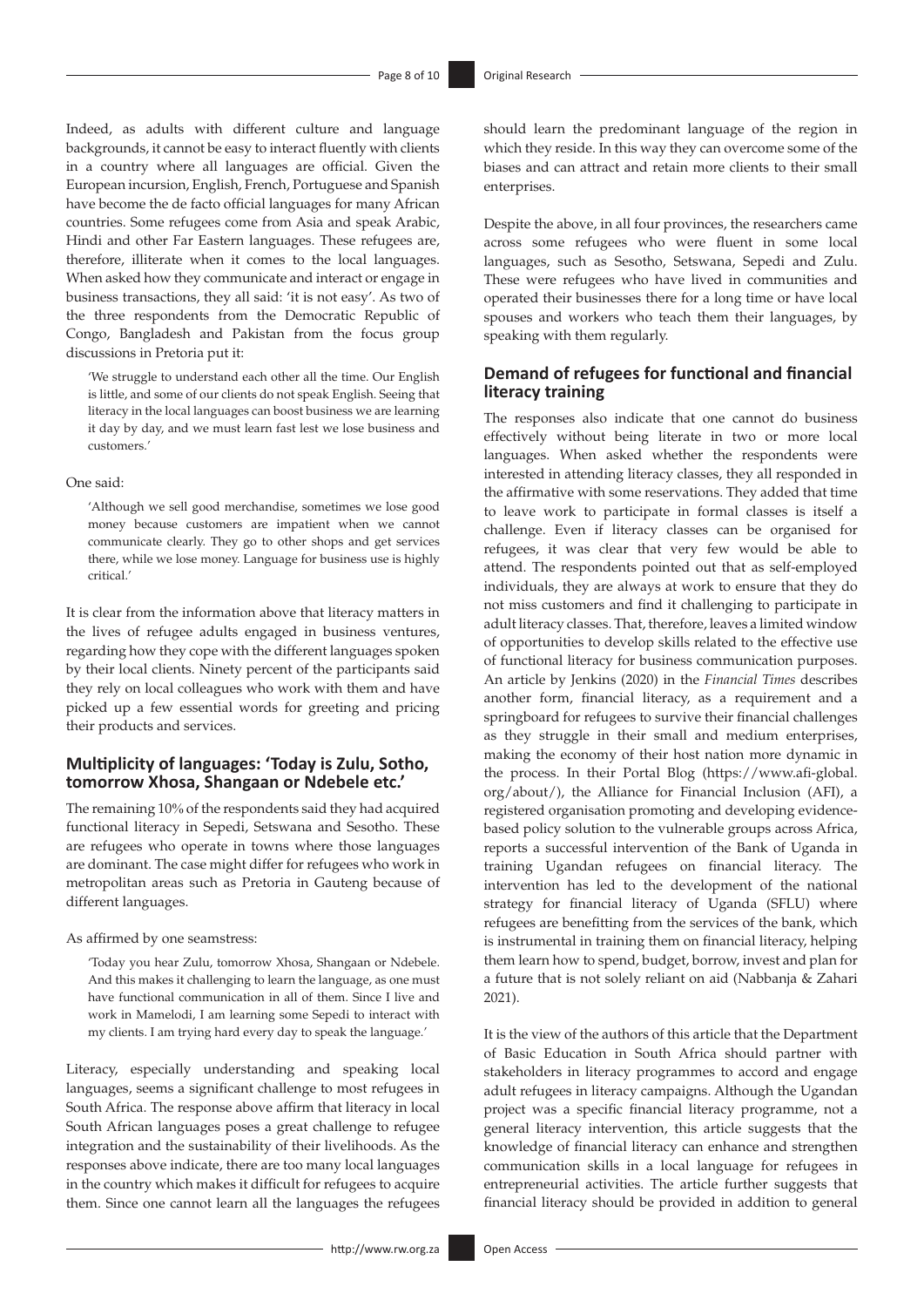adult literacy classes, because literacy forms part of numeracy, which is included under the aforementioned definition of literacy. This could equip the refugees with necessary communication skills in at least one or two languages spoken in the country. Similarly, the Department of Small Business Enterprises could also provide the refugee business owners with necessary accounting and management skills to ensure the businesses' sustainability and continuous employment opportunities for the unemployed.

## **Conclusion**

This study was undertaken to explore the importance of literacy to refugee adults in South Africa in their quest to engage in small business enterprises for survival. Literacy, the ability to speak and understand a language to communicate or transact business, is of paramount importance to the sustainability of every business. The study revealed that refugee adults learn functional literacy in English and other languages informally as they communicate with their clients to sustain their small businesses in their adopted home. Although the refugee entrepreneurs indicated lack of time for attending formal literacy classes, as they could not leave enterprises for classes, functional literacy offered in adult training centres could answer their literacy and communication problems. The study concludes that as literacy is a sine qua non to sustainable livelihood activities, refugee adults in South Africa should take advantage of the available literacy programmes to acquire necessary communication skills in the local languages. That would enhance their socio-economic advancement in their adopted home. Thus, over and above the need to learn a new language, the development of literacies, including, financial literacy, as argued in this article, could be a mitigating factor in improving literacy skills for refugees, as they navigate and grapple with their livelihoods and business enterprises in their adopted new homes.

### **Acknowledgements**

#### **Competing interests**

The authors have declared that no competing interest exists.

### **Authors' contributions**

K.P.Q.-B contributed to the conceptualisation, formal analysis, investigation and drafting of article; L.R.J. did the methodology, formal analysis, investigation, review and editing, supervision and project administration.

#### **Ethical considerations**

The research followed all institutional ethics protocols before conducting the study, and permission was granted (2021/07/0790188470/19/AM).

#### **Funding information**

This research received no specific grant from any funding agency in the public, commercial or not-for-profit sectors.

#### **Data availability**

The data that support the findings of this study are available from the corresponding author, upon reasonable request.

#### **Disclaimer**

The views and opinions expressed in this article are those of the authors and do not necessarily reflect the official policy or position of any affiliated agency of the authors.

## **References**

- Cohen, L., Manion, L. & Morrison K., 2010, *Research methods in education*, 6th edn., Routledge, London.
- Creswell, J.W., 2014, *Research design*, 4th edn., Sage, Los Angeles, CA.
- De Vos, A.S., Strydom, H., Fouche, C.B. & Delport, C.S.L., 2011, *Research at grass roots*, 4th edn., Van Schaik, Pretoria.
- Dunkerly, J.M., 2011, 'Reading the world in the word: The possibilities for literacy instruction framed within human rights education', UNLV Theses, Dissertations, Professional Papers, and Capstones, p. 1030.<https://doi.org/10.34917/2396918>
- Freire, P., 1974, *Pedagogy of the oppressed*, Penguin Books Ltd., New York, NY.
- Freire, P., 2000, *Pedagogy of the oppressed*, Continuum, New York, NY.
- Giroux, H.A., 2010, 'Lessons from Paulo Freire', *The Chronicle Review* 1, 1–6.
- Glass, R.D., 2010, 'In Paulo Freire's philosophy of praxis and the foundations of liberation education', *Educational Researcher* 30(2), 15–25. [https://doi.](https://doi.org/10.3102/0013189X030002015) [org/10.3102/0013189X030002015](https://doi.org/10.3102/0013189X030002015)
- Heugh, K., 2007, 'Language and literacy issues in South Africa', in N. Rassool(ed.), *Global issues in language, education and development. Linguistic Diversity and Language Rights [Series]*, pp. 187–217, Multilingual Matters, Clevedon.
- Illich, I., 1971, *Deschooling society*, Harper & Row, New York, NY.
- International Organisation for Migration, 2019, *World migration report*, Geneva, viewed 11 October 2021, from [www.iom.int/wmr.](http://www.iom.int/wmr)
- Jenkins, P., 2020, *Why financial literacy matters more than ever*, Financial Times November 19 2020, viewed 15 February 2021, from [https://www.ft.com/content/](https://www.ft.com/content/e25ce66e-b639-408b-b7ef-f524d664a30d) [e25ce66e-b639-408b-b7ef-f524d664a30d.](https://www.ft.com/content/e25ce66e-b639-408b-b7ef-f524d664a30d)
- Johnson, L.R., 2016, 'Cultural and social uses of orality and functional literacy: A narrative approach', *Reading & Writing* 7(1), a119. [http://doi.org/10.4102/rw.](http://doi.org/10.4102/rw) v7i1.119
- Johnson, R.B. & Onwuegbuzie, A.J., 2004, 'Mixed methods research: A research paradigm whose time has come', *Educational Researcher* 33, 14–26. [https://doi.](https://doi.org/10.3102/0013189X033007014) [org/10.3102/0013189X033007014](https://doi.org/10.3102/0013189X033007014)
- Kajee L., 2011, 'Literacy journeys: home and family literacy practices in immigrant households and their congruence with schooled literacy', *South African Journal of Education* 31, 434–446.
- Krevh, A., 2017, 'The color factor: How Paulo Freire's philosophy of education highlights that race affects human growth and development of United States citizens', Masters' Essays, John Carroll University, p. 82.
- Lanciotti, M., 2019, *Adult literacy: An essential component of the Comprehensive Refugee Response Framework*, International Department, Finnish Refugee Council, viewed from [www.refugeecouncil.fi](http://www.refugeecouncil.fi)
- Macharia, D. & Lind, A., 2010, *District literacy book: National Literacy Programme in Namibia*, Ministry of Basic Education and Culture, Windhoek.
- McKay, V.I., 2000, *Development studies. Module 4. Study guide for diploma course in adult basic education and training*, UNISA Press, Pretoria.
- McKay, V.I., 2020, 'Learning for development: Learners' perceptions of the impact of the Kha Ri Gude Literacy Campaign Veronica Irene McKay', *World Development* 125, 104684. <https://doi.org/10.1016/j.worlddev.2019.104684>
- McLaren, P., 2009, 'Critical pedagogy: A look at the major concepts', in A. Darder, M.P. Baltodano & R.D. Torres (eds.), *The critical pedagogy reader*, 2nd edn., pp. 61–83, Routledge, New York, NY.
- Mogekwu, M., 2005, 'African Union: Xenophobia as poor intercultural communication', *Equid Novi: African Journalism Studies* 26(1), 5–20. [https://doi.org/10.1080/0256](https://doi.org/10.1080/02560054.2005.9653315) [0054.2005.9653315](https://doi.org/10.1080/02560054.2005.9653315)
- Nabbanja, T. & Zahari, M., 2021, *Financial literacy transforms refugee livelihoods*, Alliance for Financial Inclusion, Kuala Lumpur.
- Niaz, M., 2008, 'A rationale for mixed methods (integrative) research programmes in education', *Journal of Philosophy of Education* 42(2), 288–305. [https://doi.](https://doi.org/10.1111/j.1467-9752.2008.00625.x) [org/10.1111/j.1467-9752.2008.00625.x](https://doi.org/10.1111/j.1467-9752.2008.00625.x)
- Norton, M. & Campbell, P., 2010, *Learning for our health a resource for participatory literacy and health education with women*, The Learning Center Literacy Association, Edmonton, AB.
- Percy, K.H. & Homan, A., 2015, '"What I feel in My Heart": Literacy practices of and for self among adults with limited OR no schooling', *Journal of Literacy Research* 46(4), 422–454.<https://doi.org/10.1177/1086296X14568839>